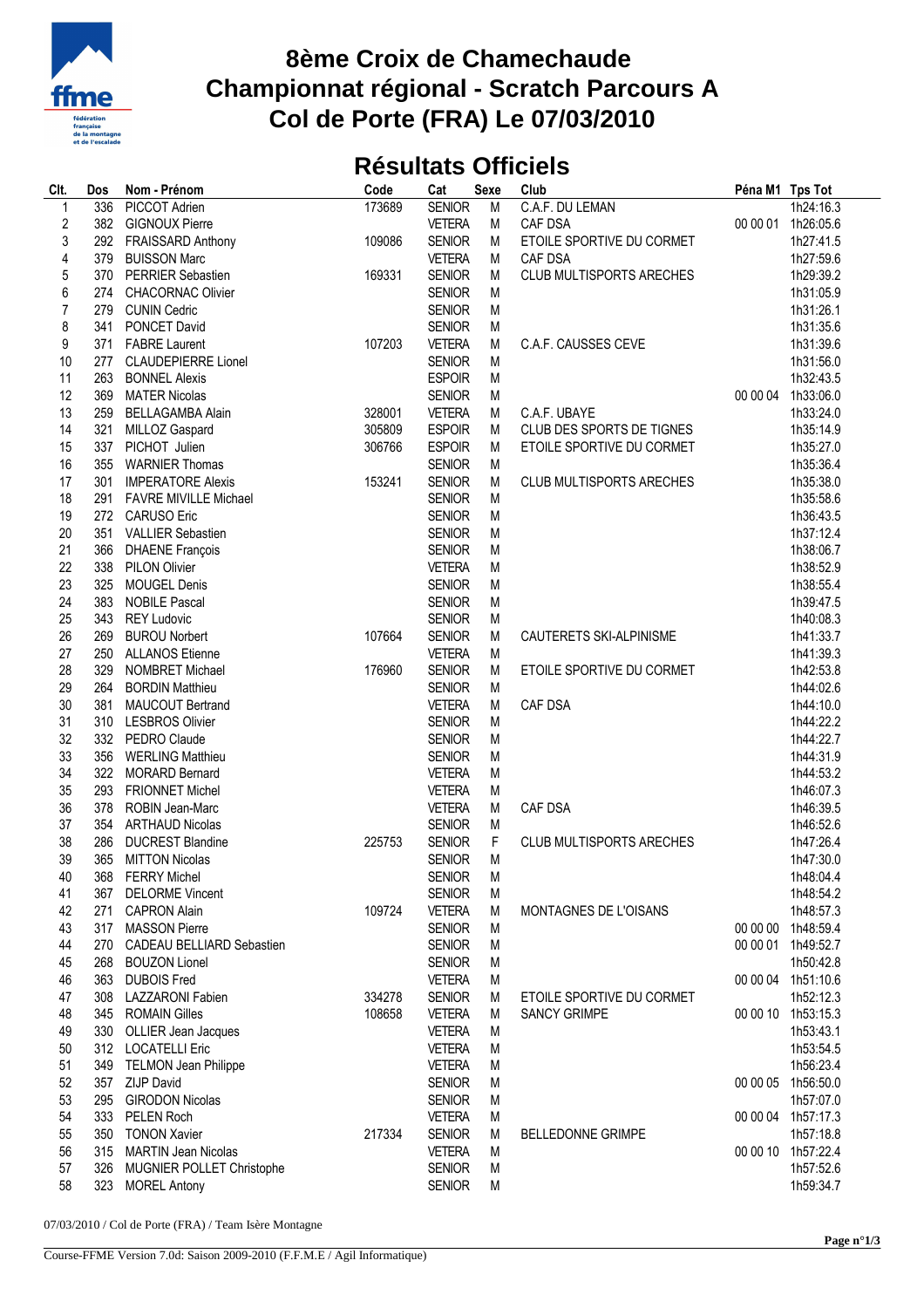| .cit            | Dos | Nom - Prénom                     | Code   | Cat           | <b>Sexe</b> | Club                      | Péna M1 Tps Tot |                    |
|-----------------|-----|----------------------------------|--------|---------------|-------------|---------------------------|-----------------|--------------------|
| $\overline{59}$ | 318 | MAZAN Frédéri                    |        | <b>SENIOR</b> | M           |                           |                 | 2h00:03.7          |
| 60              | 262 | <b>BOBILLIER Philippe</b>        | 202133 | <b>VETERA</b> | M           | TEAM ECRINS HAUTES ALPES  |                 | 00 00 02 2h02:06.7 |
| 61              | 306 | JOUNEAU Pierre Henri             |        | <b>VETERA</b> | M           |                           |                 | 2h03:16.3          |
| 62              | 285 | <b>DOUMEN David</b>              |        | <b>VETERA</b> | M           |                           |                 | 2h03:25.9          |
| 63              | 340 | <b>POILVERT Alexis</b>           |        | <b>VETERA</b> | M           |                           |                 | 2h03:59.7          |
| 64              | 253 | ANGERMULLER Julien               |        | <b>SENIOR</b> | M           |                           |                 | 2h05:42.5          |
|                 |     |                                  |        |               |             |                           |                 |                    |
| 65              | 309 | <b>LECLAINCHE Philippe</b>       |        | <b>VETERA</b> | M           |                           |                 | 2h07:37.8          |
| 66              | 375 | <b>GIREZ Loic</b>                |        | <b>SENIOR</b> | M           |                           |                 | 2h08:24.3          |
| 67              | 313 | LUSSIANA Jean Christophe         |        | <b>VETERA</b> | M           |                           |                 | 2h08:32.4          |
| 68              | 314 | <b>MARCHAL Nicolas</b>           |        | <b>SENIOR</b> | M           |                           |                 | 2h08:50.9          |
| 69              | 294 | <b>GERBAUX Martin</b>            |        | <b>SENIOR</b> | M           |                           |                 | 2h08:59.3          |
| 70              | 288 | <b>TABOURET Romain</b>           |        | <b>SENIOR</b> | ${\sf M}$   |                           |                 | 2h09:34.3          |
| 71              | 374 | <b>MORAND Sabine</b>             |        | <b>SENIOR</b> | $\mathsf F$ |                           |                 | 2h09:54.4          |
| 72              | 346 | ROMMEVEAUX Philippe              |        | <b>VETERA</b> | M           |                           |                 | 2h10:46.2          |
| 73              | 348 | SINICIALI Julie                  | 268393 | <b>SENIOR</b> | F           | CLUB DES SPORTS CHAMONIX  |                 | 2h11:17.1          |
| 74              | 324 | <b>MORFIN Pascal</b>             |        | <b>VETERA</b> | M           |                           |                 | 2h11:58.4          |
|                 |     |                                  |        |               |             |                           |                 |                    |
| 75              | 258 | <b>BAYON Lionel</b>              |        | <b>SENIOR</b> | M           |                           |                 | 2h12:08.3          |
| 76              | 300 | <b>HUMBERTCLAUDE Julien</b>      |        | <b>ESPOIR</b> | M           |                           |                 | 2h12:15.4          |
| 77              | 319 | ME Jean Yves                     |        | <b>VETERA</b> | M           |                           | 00 00 11        | 2h12:40.8          |
| 78              | 283 | DE BARDONNECHE Bruno             |        | <b>VETERA</b> | M           |                           |                 | 2h13:14.6          |
| 79              | 305 | JONDEAU Cyrille                  |        | <b>SENIOR</b> | M           |                           |                 | 2h13:34.2          |
| 80              | 344 | <b>RIBES Severino</b>            | 332952 | <b>VETERA</b> | M           | LES RANDONNEURS DU CHERAN |                 | 2h15:30.8          |
| 81              | 289 | <b>FAVRE Armelle</b>             |        | <b>VETERA</b> | F           |                           |                 | 2h15:44.2          |
| 82              | 282 | <b>DAVOINE Alain</b>             |        | <b>VETERA</b> | M           |                           |                 | 2h15:53.6          |
| 83              | 265 | <b>BORDIN GOFFIN Caroline</b>    | 333674 | <b>SENIOR</b> | F           | TEAM ISERE MONTAGNE       |                 | 2h17:08.2          |
| 84              | 304 | JONDEAU Fabrice                  |        | <b>VETERA</b> | M           |                           |                 | 2h19:36.1          |
| 85              | 339 | PINOT Andre                      |        | <b>SENIOR</b> | M           |                           |                 | 2h20:07.2          |
| 86              |     |                                  |        |               |             |                           | 00 00 00        |                    |
|                 | 316 | <b>MARTIN Frederic</b>           |        | <b>SENIOR</b> | M           |                           |                 | 2h20:31.3          |
| 87              | 261 | <b>BIANCHIN David</b>            | 336112 | <b>SENIOR</b> | M           | TEAM ISERE MONTAGNE       |                 | 2h21:12.6          |
| 88              | 361 | <b>DONDEY Hervé</b>              |        | <b>VETERA</b> | M           |                           |                 | 2h21:29.3          |
| 89              | 255 | AZNAVOUR Aude                    |        | <b>SENIOR</b> | F           |                           |                 | 2h21:35.7          |
| 90              | 335 | <b>PHILIPP Corine</b>            | 107966 | <b>VETERA</b> | F           | TEAM ECRINS HAUTES ALPES  |                 | 2h21:45.1          |
| 90              | 275 | <b>CHAMSON Valérie</b>           | 107962 | <b>VETERA</b> | F           | TEAM ECRINS HAUTES ALPES  |                 | 2h21:45.1          |
| 92              |     | 307 LAVABRE Marc                 |        | <b>VETERA</b> | M           |                           |                 | 2h22:42.9          |
| 93              | 377 | <b>MIENVILLE Nicolas</b>         |        | <b>SENIOR</b> | M           |                           |                 | 2h25:39.3          |
| 94              | 347 | <b>RUDATIS Alexandra</b>         |        | <b>SENIOR</b> | $\mathsf F$ |                           |                 | 2h25:56.5          |
| 95              | 278 | <b>COLIN Nicolas</b>             |        | <b>SENIOR</b> | ${\sf M}$   |                           |                 | 2h26:14.0          |
| 96              | 328 | <b>NAYLOR Catherine</b>          |        | <b>VETERA</b> | $\mathsf F$ |                           |                 | 2h27:06.5          |
| 97              |     | 331 PAULIN Anton                 |        | <b>SENIOR</b> | M           |                           |                 | 2h27:18.2          |
|                 |     |                                  |        |               |             |                           |                 |                    |
| 98              |     | 273 CERDAN Cristophe             |        | <b>SENIOR</b> | M           |                           |                 | 2h27:25.8          |
| 99              |     | 327 NAYLOR Simon                 |        | <b>VETERA</b> | M           |                           |                 | 2h28:03.2          |
| 100             |     | 266 BOUJU Remi                   |        | <b>ESPOIR</b> | M           |                           |                 | 2h28:47.9          |
| 101             |     | 260 BERNOUX Pierre               |        | <b>SENIOR</b> | M           |                           |                 | 2h30:03.2          |
| 102             |     | 303 JEANNEL DE THIERSANT Olivier |        | <b>SENIOR</b> | M           |                           |                 | 2h31:45.2          |
| 103             |     | 284 DECROO Didier                |        | <b>SENIOR</b> | M           |                           |                 | 2h33:55.6          |
| 104             |     | 298 GONTHIER Julien              | 318852 | <b>SENIOR</b> | M           | <b>BELLEDONNE GRIMPE</b>  |                 | 2h34:34.1          |
| 105             |     | 352 VERNIER Sarah                | 334151 | <b>SENIOR</b> | F           | TEAM ISERE MONTAGNE       |                 | 2h35:56.7          |
| 106             | 276 | <b>CHARROUD Frederic</b>         |        | <b>SENIOR</b> | M           |                           |                 | 2h35:58.6          |
| 107             |     | 280 DAVAUX Emilie                | 336023 | <b>SENIOR</b> | F           | <b>LIBRE ECART</b>        |                 | 2h42:43.9          |
| 108             |     | 362 MICHEL Laetitia              |        | <b>SENIOR</b> | F           |                           |                 | 2h47:40.5          |
| 109             |     | 311 LESEC Laurent                | 253016 | <b>SENIOR</b> | M           | ESCALADE CLUB DE L'ISERE  |                 | 2h49:15.3          |
|                 |     |                                  |        |               |             |                           |                 |                    |
| 110             |     | 320 MICHOUD Annick               |        | <b>VETERA</b> | F           |                           |                 | 2h50:58.9          |
| 111             |     | 302 JAMOIS Olivier               |        | <b>VETERA</b> | M           |                           |                 | 2h53:13.9          |
| 112             |     | 380 MATRINGE Gilles              |        | <b>VETERA</b> | M           |                           |                 | 2h53:27.0          |
| 113             |     | 353 VIASNOFF Grégoire            |        | <b>SENIOR</b> | M           |                           |                 | 2h53:35.8          |
| 114             |     | 299 HAGUET Julie                 |        | <b>SENIOR</b> | F           |                           |                 | 2h55:25.1          |
| 115             |     | 287 DURAND Marion                |        | <b>SENIOR</b> | F           | CLUB DES SPORTS C         |                 | 2h58:08.4          |
| 116             |     | 297 GONTHIER Séverine            |        | <b>SENIOR</b> | F           |                           |                 | 3h03:17.3          |
| 117             | 376 | COLLOMB Alain                    |        | <b>VETERA</b> | M           | CAF DSA                   |                 | 3h11:17.2          |
| 118             |     | 267 BOULOUQUE Claire             |        | <b>SENIOR</b> | F           |                           |                 | 3h11:40.8          |
| 119             | 359 | ROUSSEAU Ludovic                 |        | <b>SENIOR</b> | M           |                           |                 | 3h19:48.7          |
| 119             |     | 358 ROUSSEAU Blandine            |        | <b>SENIOR</b> | F           |                           |                 | 3h19:48.7          |
| 121             |     | 252 ANGELIN Alexandre            |        | <b>SENIOR</b> | M           |                           |                 | 3h34:02.6          |
|                 |     |                                  |        |               |             |                           |                 |                    |
| 122             |     | 257 BARRET Marc                  |        | <b>VETERA</b> | M           |                           |                 | 3h37:23.9          |
| <b>ABANDONS</b> |     |                                  |        |               |             |                           |                 |                    |
|                 |     | 373 RUELLE Pauline               |        | <b>SENIOR</b> | F           |                           |                 | Abd                |
|                 |     |                                  |        |               |             |                           |                 |                    |
|                 |     |                                  |        |               |             |                           |                 |                    |

07/03/2010 / Col de Porte (FRA) / Team Isère Montagne